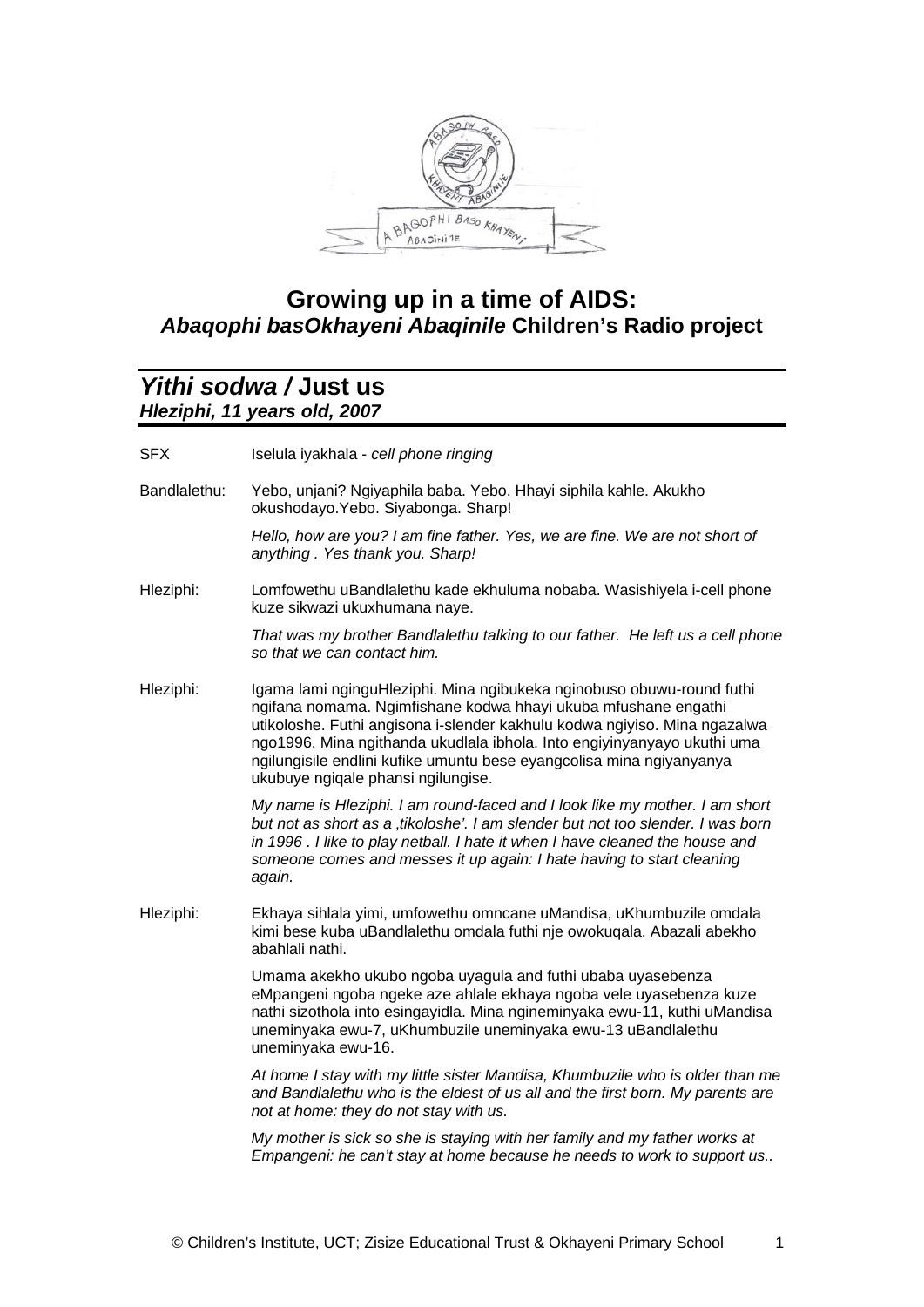*I am 11 years old, Mandisa is 7, Khumbuzile is 13 and Bandlalethu is 16 years old.* 

- SFX: umsindo werediyo *radio playing*
- Hleziphi: Indlu yasekhaya iwu-two room kunesivalo esisodwa bese kuthi lapha kulenye esingekho isivalo ifulelwe ngothayela. Ikhwicwe yaplastelwa ngosimende kodwa uyahhohloka usimende.

*Our house is two-roomed. One of the rooms has a door and the other not. The roof is made of corrugated iron. The house is made of sticks and has been plastered with cement, but the cement is falling off.* 

Ngibona uKhumbuzile uwasha izimpahla. Nangu uBandlalethu uhleli phansi.

*I can see Khumbuzile washing clothes. Here is Bandlalethu. He is sitting.* 

Bandlalethu: Mina ngiwuBandlalethu ngingowakaMthembu ngihlala eBhambanana esigodini saseMganwini. Ngifunda ePhungaza High Standard 10c.

> *I am Bandlalethu Mthembu. I stay in Bhambanana in Mganwini area. I go to Phungaza High. I am doing Standard 10c.*

Khumbuzile: Mina ngiwuKhumbuzile Mthembu. Ngifunda u-Grade 6.

*I am Khumbuzile Mthembu. I am doing Grade 6.* 

Hleziphi: Kukuphatha kanjani ukuhlala nathi lapha ekhaya kuwuwena omdala?

- *How do you feel, being the oldest staying with us here at home?*
- Bandlalethu: Kungiphatha kabi. Uma akekho, nobaba akekho.
	- *It makes me feel bad. Mother is not here and father is not here.*
- Hleziphi: Baphi? *Where are they?*
- Bandlalethu: Umama usekhaya kubo ubaba usemsebenzini.
	- *My mother is at the home where she was born and father is at work.*
- Hleziphi: Kuqale nini ukuthi singahlali nabazali? *How long have we been staying without parents?*
- Khumbuzile: Kuqale ngoJune mhlaka 23.
	- *Since June 23.*
- Hleziphi: Akukuphazamisi yini esikoleni ukucabanga ukuthi sihlala sodwa? *Are you disturbed in your studies by the fact that we stay alone (as children)?*
- Khumbuzile: Chabo. *No* 
	-
- Hleziphi: Akukuphazamisi ngani? *Why does this not disturb you?*
- Khumbuzile: Ngoba akubi nankinga ngiyabhala nje kahle ama-test ngiwaphase. *Because it's not a problem for me. I write tests well and I pass.*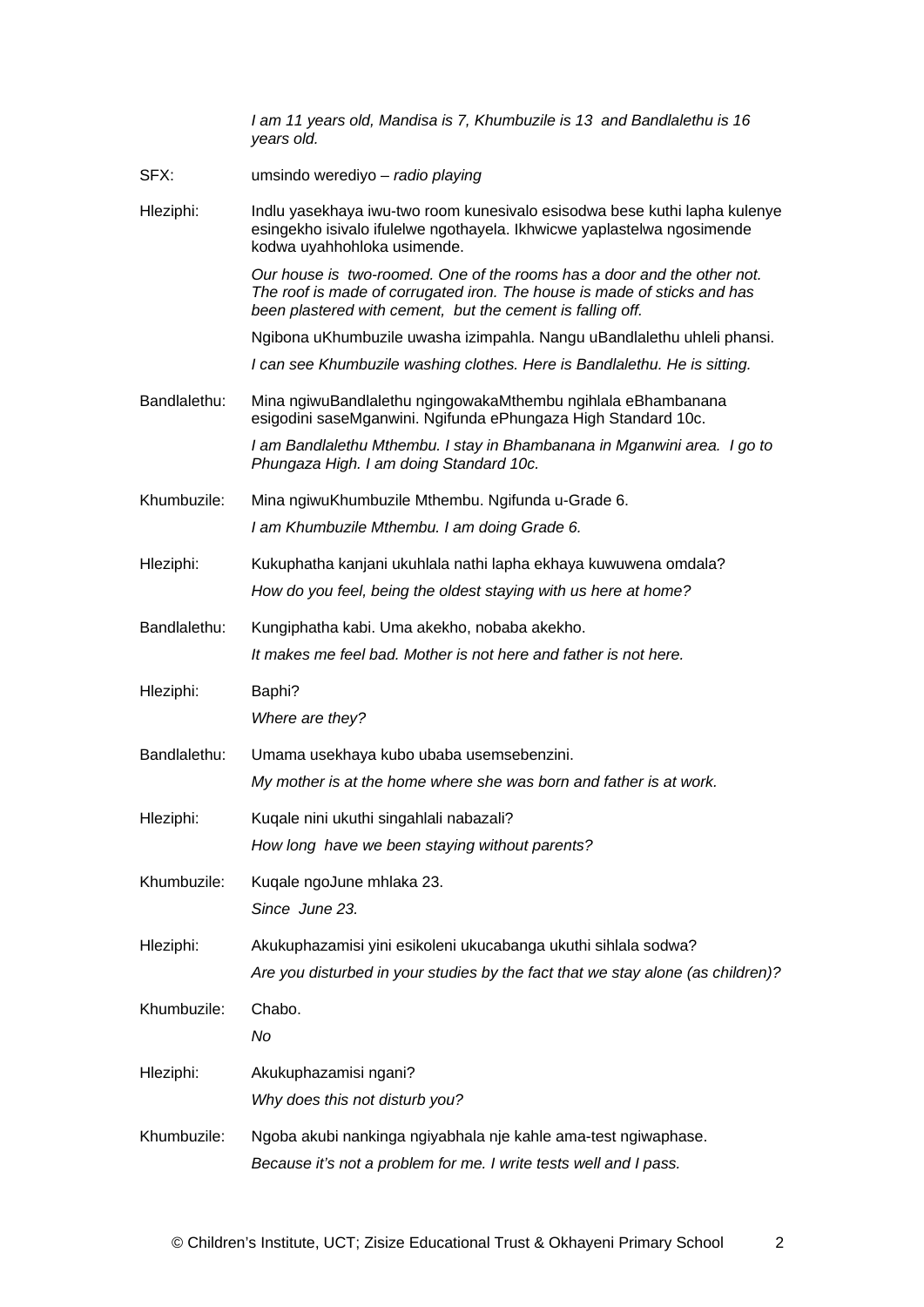| Hleziphi:    | Uphatheka kanjani ngokuhlale usiphekela njalo?<br>How do you feel about cooking for us all the time?                                                                                                    |
|--------------|---------------------------------------------------------------------------------------------------------------------------------------------------------------------------------------------------------|
| Khumbuzile:  | Angiphatheki kahle ngoba angiphumuli ngezinye izinsuku.<br>I do not feel good because I don't ever get a rest.                                                                                          |
| Hleziphi:    | Angikuphumuzi yini mina?<br>Don't I relieve you?                                                                                                                                                        |
| Khumbuzile:  | Chabo, awungiphumuzi.<br>No, you do not.                                                                                                                                                                |
| Hleziphi:    | Musa ukuqamba amanga!<br>Don't lie!                                                                                                                                                                     |
| Bandlalethu: | Yebo kuyangiphazamisa, kodwa kuya ngokuthi uma ufunda ufundela ukuthi<br>uzazi ukuthi uzoba yini.                                                                                                       |
|              | Yes, I am disturbed [in my studies], but I try to focus and keep in mind what I<br>want to be.                                                                                                          |
| Hleziphi:    | Kukuphazamisa kanjani?                                                                                                                                                                                  |
|              | How are [your studies] disturbed?                                                                                                                                                                       |
| Bandlalethu: | Ngoba ngibuya nje kufanele ngenze nama-homework ekhaya uyabo kufanele<br>ngisebenze futhi uyabo ukuxuba izinto eziningi ngesikhathi esincane<br>akukahle lokho manje kuya kufike kukuphazamise kancane. |
|              | By the fact that when I come home I have to do homework and housework,<br>you see. There is so much to do and it's all mixed up in a short space of time<br>and this makes things a bit difficult.      |
| Hleziphi:    | Asikuwasheli yini thina ngezinye izikhathi?                                                                                                                                                             |
|              | Don't we do your washing for you sometimes?                                                                                                                                                             |
| Bandlalethu: | Niyawasha phela.                                                                                                                                                                                        |
|              | You do.                                                                                                                                                                                                 |
| Hleziphi:    | Kukuphatha kanjani ukugula kukamama?                                                                                                                                                                    |
|              | How do you feel about our mother being sick?                                                                                                                                                            |
| Bandlalethu: | Kwangiphatha kabi ngoba wasishiya sodwa ekhaya.                                                                                                                                                         |
|              | It upsets me because she left us alone here at home.                                                                                                                                                    |
| Hleziphi:    | Sawubona.<br>Hello                                                                                                                                                                                      |
| Mandisa:     | Yebo                                                                                                                                                                                                    |
|              | Hello                                                                                                                                                                                                   |
| Mandisa:     | Mina nginguMandisa Mthembu. Ngifunda Okhayeni u-Grade 1. Ngithanda<br>ukuhlala nomama.                                                                                                                  |
|              | I am Mandisa Mthembu. I go to Okhayeni Primary, I am doing Grade 1. I like<br>living with my mother.                                                                                                    |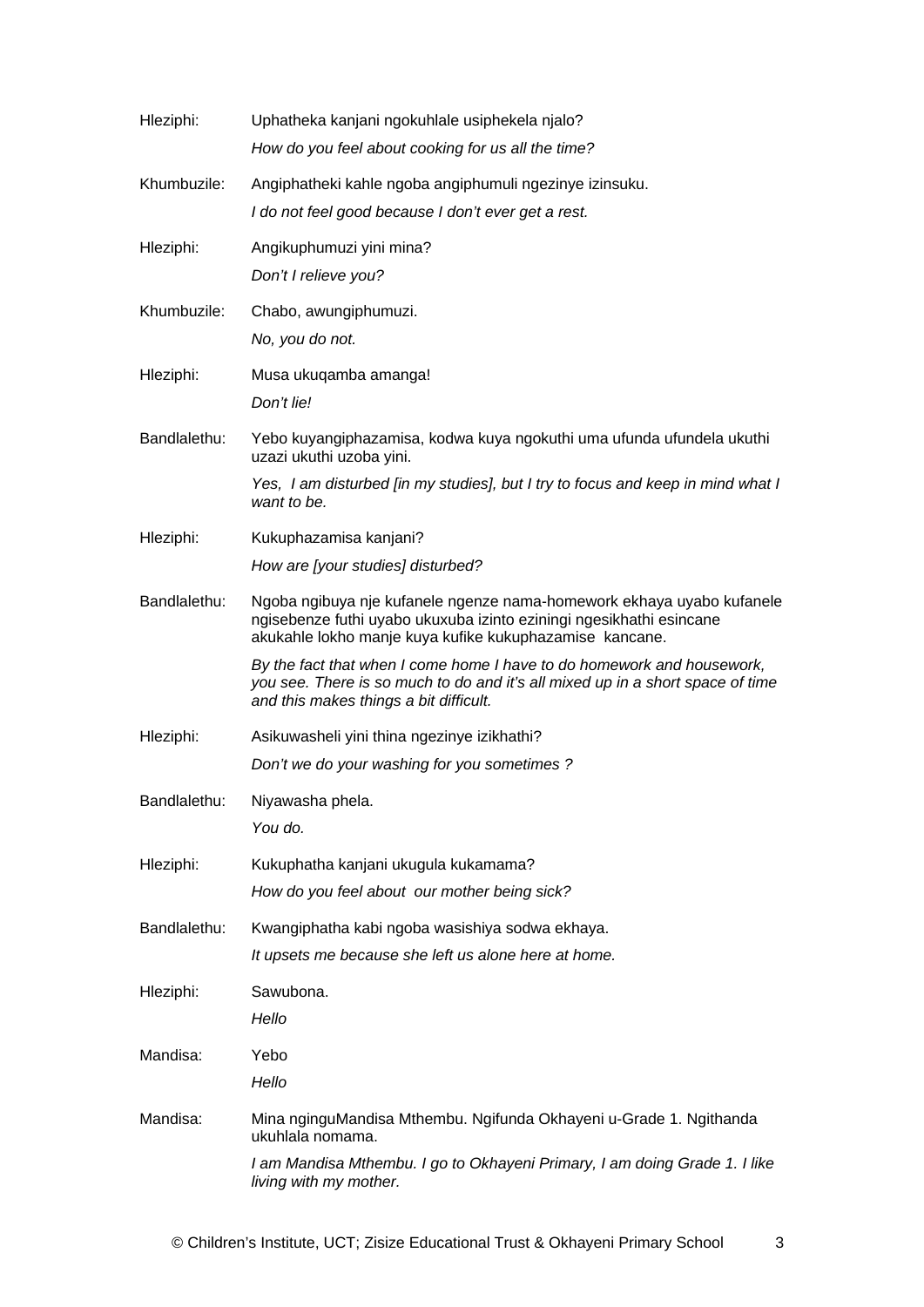| Hleziphi:                                                                        | Kukuphatha kanjani ukungahlali nomama?                                                                                                                                                                                                                                |
|----------------------------------------------------------------------------------|-----------------------------------------------------------------------------------------------------------------------------------------------------------------------------------------------------------------------------------------------------------------------|
|                                                                                  | How does it make you feel living without mother?                                                                                                                                                                                                                      |
| Mandisa:                                                                         | Kungiphatha kabi.                                                                                                                                                                                                                                                     |
|                                                                                  | It makes me feel bad.                                                                                                                                                                                                                                                 |
| Hleziphi:                                                                        | Ngoba?                                                                                                                                                                                                                                                                |
|                                                                                  | Why?                                                                                                                                                                                                                                                                  |
| Mandisa:                                                                         | Ngoba akekho.                                                                                                                                                                                                                                                         |
|                                                                                  | Because she is not here.                                                                                                                                                                                                                                              |
| Hleziphi:                                                                        | Ukuhlala nje sisodwa umzali angekho kubabuhlungu. Noma sivelelwa<br>yinkinga kuba nzima ukuthi singamtshela angeke aze afike manje ngoba<br>uzothola ukuthi usuke asesemsebenzini.                                                                                    |
|                                                                                  | Living alone as children without a parent is difficult. If something happens to<br>us it is not easy to tell our father because he isn't able to come at once<br>because he is at work [far away].                                                                    |
| Hleziphi:                                                                        | Ngelinye ilanga ngigula ngiphethwe izibhobo, kwangiqala ebusuku. Kwathi<br>ekuseni ngavuka bathi ngingayi esikoleni ngathi mina ngiya esikoleni ngoba<br>layikhaya akunamuntu ongangiyisa esibhedlela. Ngageza ngaya esikoleni                                        |
|                                                                                  | One day I was sick with piercing stomach pain. It started at night. In the<br>morning my siblings told me not to go to school. I said I am going to school<br>because there is no one at home to take me to hospital. I had a bath and<br>went to school.             |
| SFX:                                                                             | umsindo wokukhala kwensimbi yesikole - School bell ringing                                                                                                                                                                                                            |
|                                                                                  | School principal:Ngazizwa ngiphatheke kabuhlungu ngoba wawungasakwazi ukufunda<br>sewulokhu wehla wenyuka uzibhonqabhonqa uzwa izinhlungu. Ngaphatheka<br>kabi.                                                                                                       |
|                                                                                  | I felt very upset because you weren't able to go to class and learn. You were<br>rolling around in agony, I was very concerned                                                                                                                                        |
| Hleziphi:                                                                        | Zandile yini izingane ezihlala zodwa?                                                                                                                                                                                                                                 |
|                                                                                  | Are there many children [in this area] who stay alone?                                                                                                                                                                                                                |
| School principal: Noma zingandile kakhulu izingane ezihlala zodwa kodwa zikhona. |                                                                                                                                                                                                                                                                       |
|                                                                                  | There are some, not many                                                                                                                                                                                                                                              |
| Hleziphi:                                                                        | Isikole senzani ngalokho?                                                                                                                                                                                                                                             |
|                                                                                  | What does the school do about those children?                                                                                                                                                                                                                         |
|                                                                                  | School principal:Isikole siyazivakashela lezongane emakhaya siyobheka ukuthi amakhaya<br>azo akanjani, bese-ke kuba nohlelo oluthile lokuthi labobantwana labo<br>bacingelwe usizo noma-ke sithintane nabanye abangabanikeza usizo<br>abasuke behlala bodwa emakhaya. |
|                                                                                  | The school visits those children at their homes to see what their homes are<br>like. There is a programme of seeking help for them and we communicate<br>with other people who can give them some help, who can help those who<br>stay alone at home.                 |